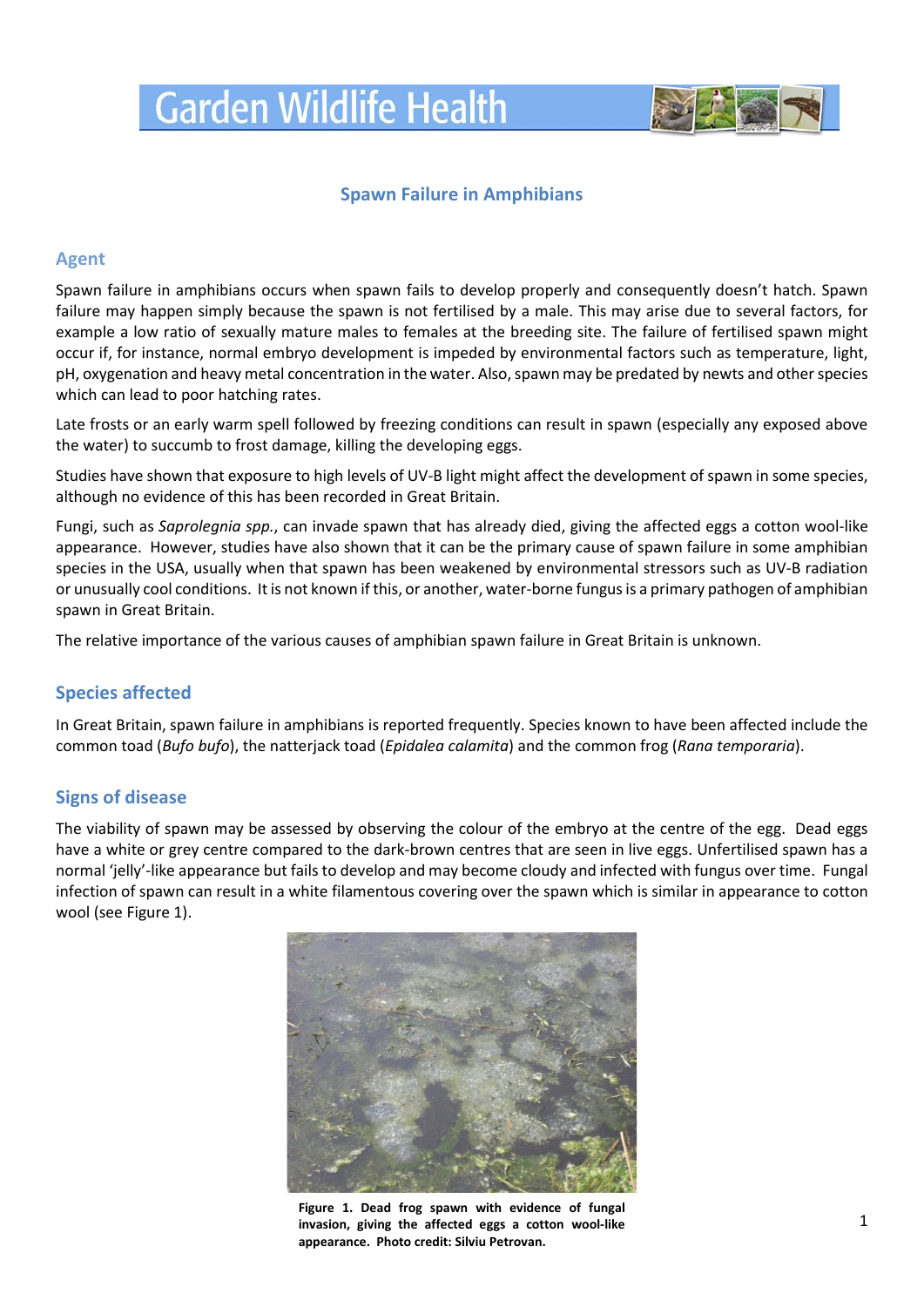#### **Disease transmission**

There is no single recognised cause of amphibian spawn failure. Spawn failure in amphibians is not a feature of infection wit[h ranavirus](http://www.gardenwildlifehealth.org/files/2013/06/Amphibian-Chytridiomycosis-factsheet_GWH.pdf) o[r chytrid fungus.](http://www.gardenwildlifehealth.org/files/2013/06/Amphibian-Ranavirus-disease-factsheet_GWH.pdf)

#### **Distribution**

In Great Britain, reports of amphibian spawn failure are sporadic and usually affect individual sites at any one time.

#### **Risk to human health**

No known risk to human health.

#### **Risk to domestic animal health**

No known risk to domestic animal health.

#### **Diagnosis**

Frog spawn is laid in clumps in shallow water whereas toad spawn is laid in strings, usually wrapped around vegetation in slightly deeper water. Newt eggs are usually found individually wrapped in vegetation. These differences can be used to determine whether frog, toad or newt spawn has been affected (see Figures 2- 4). Spawn consists of a central embryo with a clear jelly-like capsule surrounding it. It is normal to see a pale area in the dark brown embryo if the spawn has just been laid. This area is often observed on the underside of the spawn and gradually turns dark over a few days. Dead eggs have a white or grey centre compared to the dark-brown centres that are seen in live eggs. Unfertilised spawn may be cloudy in appearance and have a white filamentous covering if infected with fungus.



**Figure 2. Healthy common frog (***Rana temporaria***) spawn. Photo credit: Heathfield Centre.**



**Figure 3. Healthy great crested newt (***Triturus cristatus***) egg. Photo credit: Silviu Petrovan.**



**Figure 4. Healthy common toad (***Bufo bufo***) spawn. Photo credit: Rob Williams.**